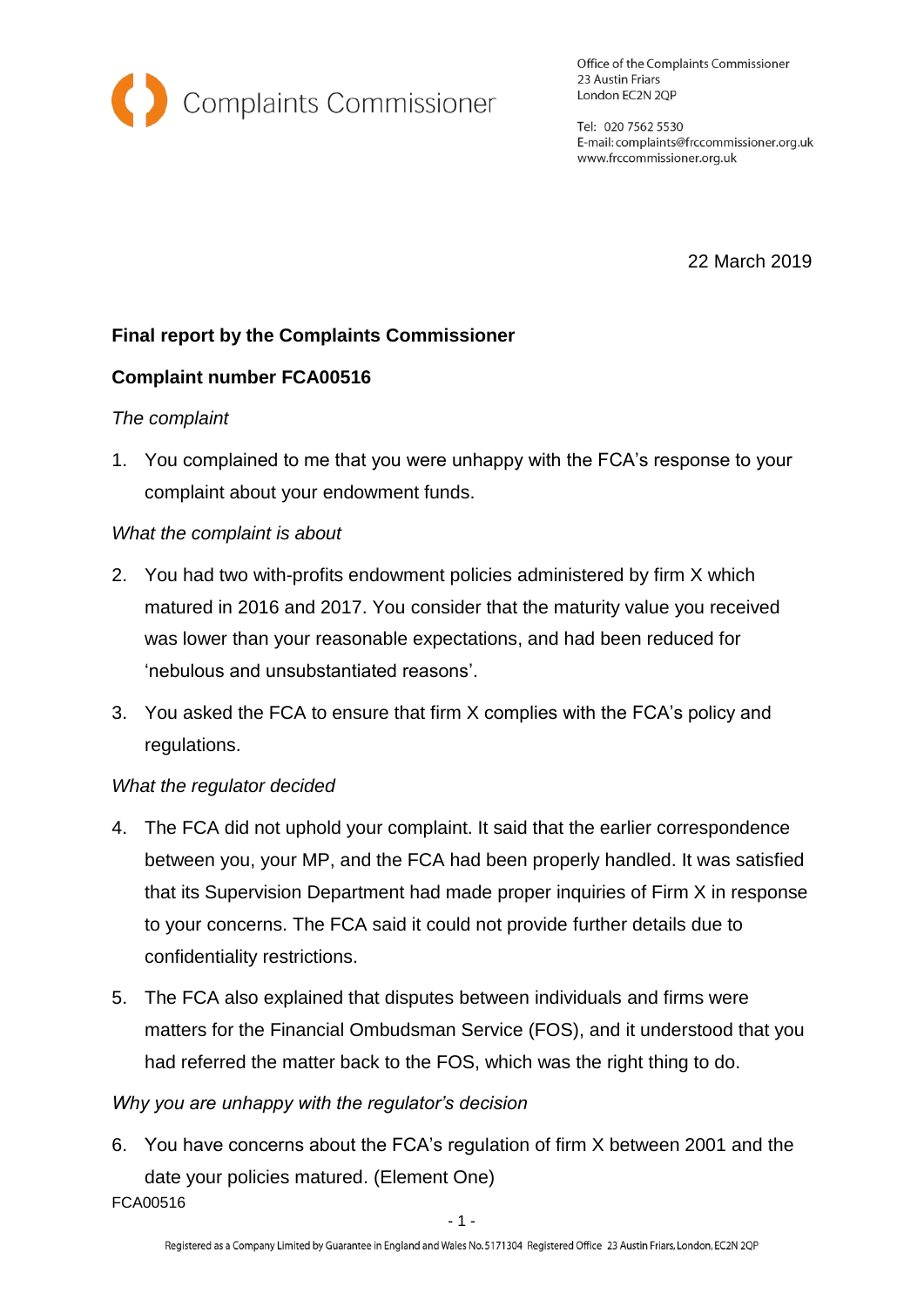- 7. You do not think confidentiality restrictions should apply to the information you requested, which is firm X's payouts on policies similar to yours for the period 2001-20017 (so you can assure yourself you have not been treated any differently from other policy holders). (Element Two)
- 8. You feel you 'were robbed' of £30,000 on the maturity of your policies. You claim this is because your reasonable expectations about maturity values have not been honoured by firm X. You have submitted this complaint to the Financial Ombudsman Service which is now reviewing it. (Element Three)
- 9. You feel the FCA should have asked your permission before discussing your case with firm X. (Element Four)
- 10. You do not feel the FCA complaints department should have investigated your complaint because it is 'nonsense' for an organisation to investigate itself. (Element Five).

# *Preliminary points*

- 11. You are in correspondence with a number of organisations and individuals about your complaint, and you have asked me if I can review the outcome of the correspondence with the third parties once you receive it. I have explained to you that under the Complaints Scheme my role is to consider the actions or inactions of the FCA only. I cannot review the actions of any other organisations. If, after I have issued my final decision, you receive genuinely new evidence about the FCA which casts doubt on my conclusions, I would be prepared to review that.
- 12. You have asked me to postpone my report until your case at the Financial Ombudsman Service (FOS) has been finalised so that I do not prejudice the decision of the FOS. The FOS and I are independent of each other and we review different matters. I am reviewing your complaint against the FCA and the FOS is reviewing your complaint against firm X. I have taken no view about your complaint to the FOS, so my report should have no effect upon the outcome of your FOS case.
- 13. You have expressed concern about my independence in this matter because the regulators have appointed me (ratified by HM Treasury). My independence is protected by the Financial Services and Markets Act 2000 (the Act). I can and do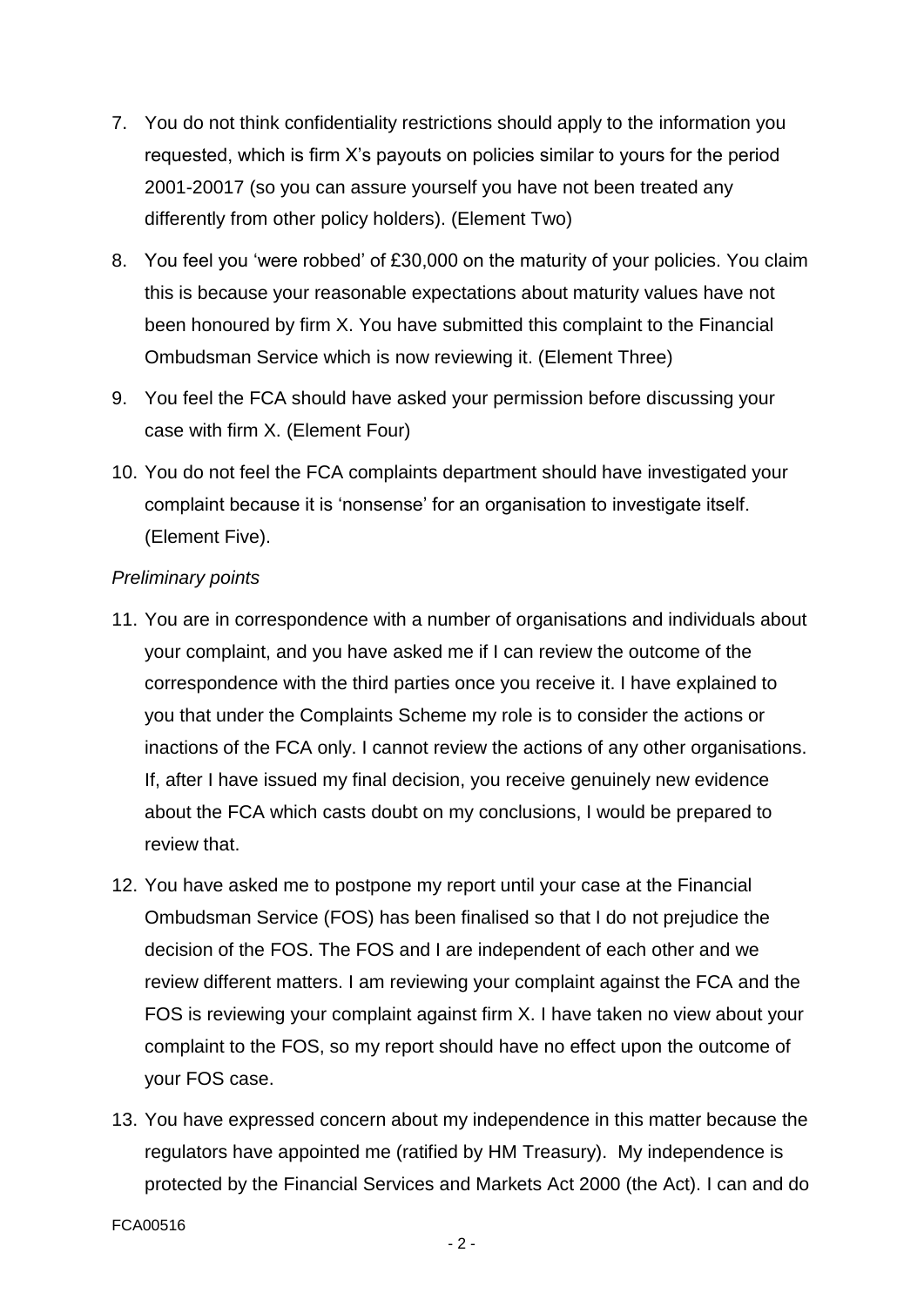uphold complaints against the FCA as set out in my Annual Report – see [http://frccommissioner.org.uk/wp-content/uploads/OCC-Annual-Report-2017-](http://frccommissioner.org.uk/wp-content/uploads/OCC-Annual-Report-2017-2018.pdf) [2018.pdf.](http://frccommissioner.org.uk/wp-content/uploads/OCC-Annual-Report-2017-2018.pdf)

### *My analysis*

### Element one

- 14. Having studied the FCA's records I can say that I am satisfied that the FCA has reviewed the issues you raise as part of its regulatory oversight of firm X. Unfortunately, I cannot say any more than that, and I recognise that that will be frustrating for you.
- 15. I recognise that there is a difficult balance to be struck between protecting confidential information and the need to give consumers sufficient information and confidence to judge whether or not the regulatory system is operating effectively.
- 16. Like the FCA, I am required by law to respect confidentiality. This means that sometimes I cannot report fully on the confidential material to which I have access. However, as part of the Complaints Scheme, I have access to all the FCA's complaints papers, including confidential material. This is so that I, as an independent person, can see whether I am satisfied that the FCA has behaved reasonably. Sometimes this means that all I can say to complainants is that, having studied the confidential material, I am satisfied that the FCA has (or has not) behaved reasonably – but I am unable to give further details. This can be frustrating for complainants, but it is better that I am able to see the confidential material. On occasions, I have persuaded the FCA to release further confidential information to help complainants understand what has happened, but this is not always possible
- 17. Based on the information I have seen on this case, I am satisfied that the FCA did engage properly with firm X in response to your concerns. Therefore, I am unable to uphold this element of your complaint.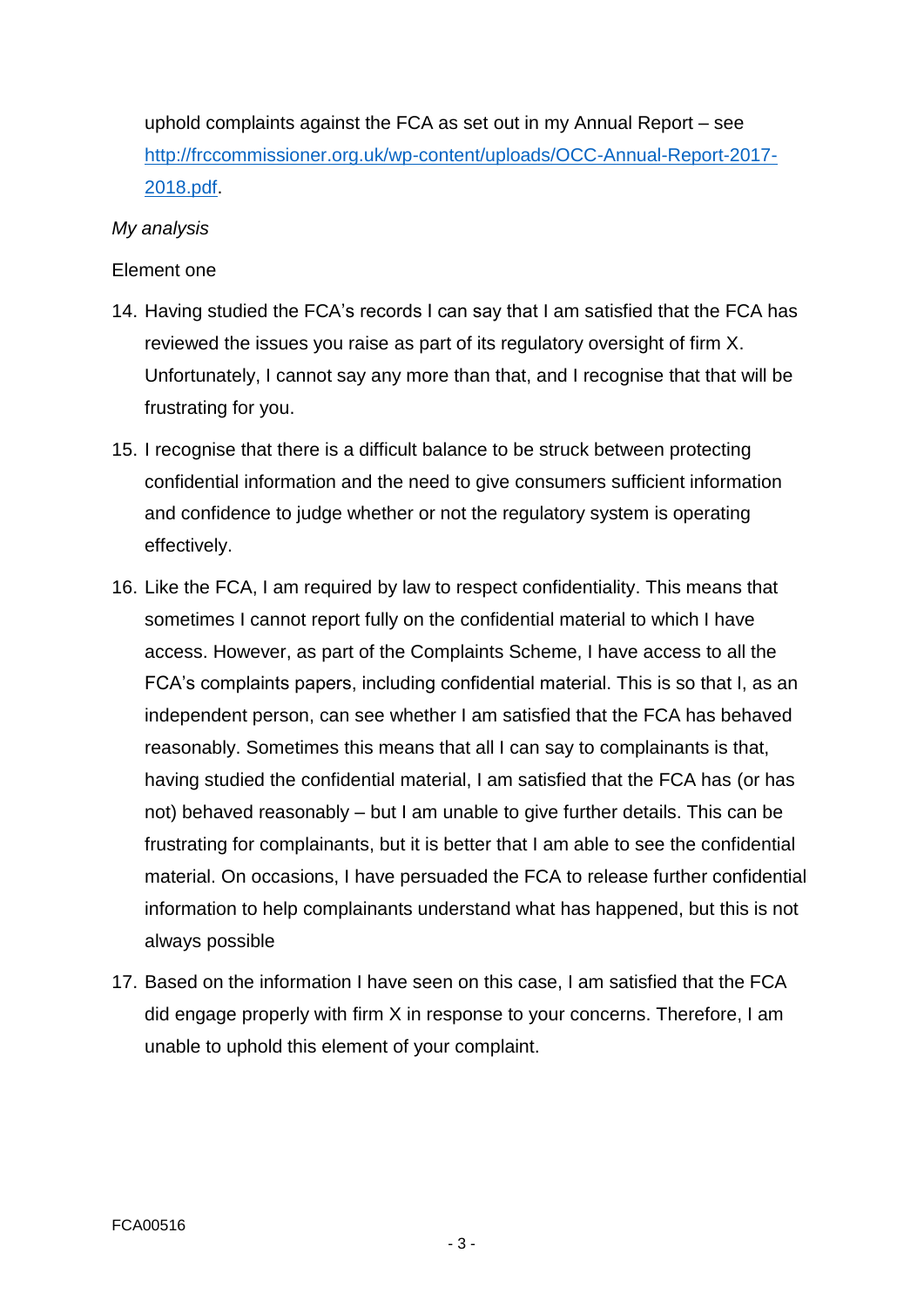### Element Two

- 18. You want to be sure that firm X has not treated you differently from other policy holders. You feel the best way to gain this assurance is for the FCA to compel firm X to provide you with data on all the maturity values from 2001-2017 on policies similar to yours.
- 19. The FCA's response is that this data cannot be released due to confidentiality restrictions. I find this response reasonable.
- 20. The FCA has, however, been monitoring data from firm X regarding maturity value of payouts. From what I have seen the FCA's actions have been reasonable.

#### Element Three

- 21. You feel you are owed an extra £30,000 on top of the maturity value of your policies. Amongst other things, you have concerns about a telephone call you had with a member of staff at firm X, during which you were given incorrect information. The firm has apologised that you were given incorrect information, offered you an ex gratia payment for distress and inconvenience, but it does not consider that this created an entitlement as you were told that maturity values were not guaranteed. You do not agree with the firm's position, and you have complained to the FOS on this matter. The FOS is investigating.
- 22. I agree that the FOS is the appropriate organisation to deal with this complaint, and that it is not a matter which the FCA or I can consider under the Complaints Scheme.

### Element Four

- 23. You do not believe that the FCA speaks to members of the public and therefore you complained to your MP who wrote to the FCA to ask questions on your behalf. As part of its review into your complaint and in order to reply to the questions of your MP, the FCA discussed your case with firm X.
- 24. The FCA did not, however, ask for your permission to do so.
- 25. It is not the case that the FCA does not speak to members of the public. Having reviewed the evidence, I am satisfied the FCA's motivations in disclosing your name to firm X were to be helpful, and the fact that it disclosed your name to firm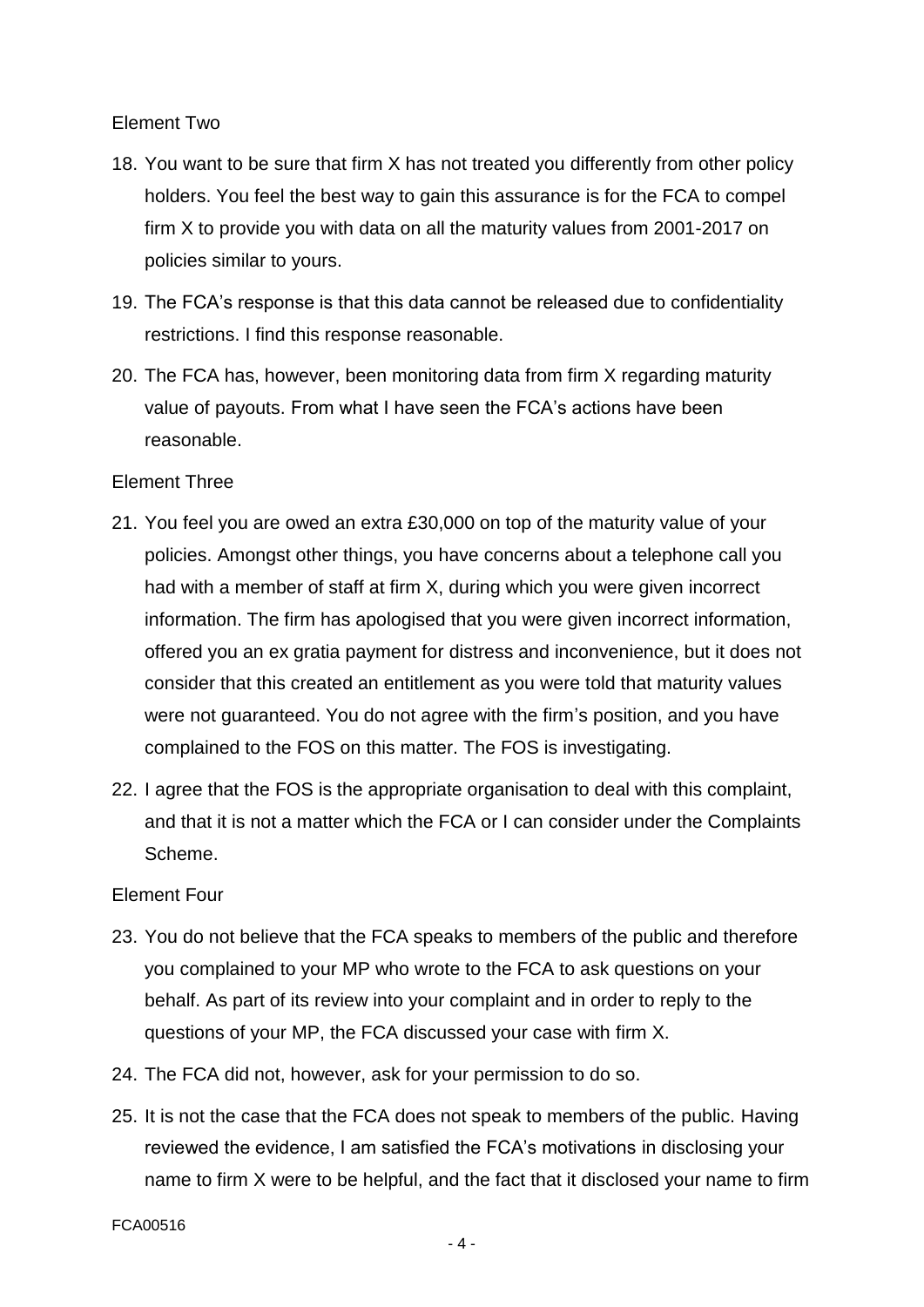X has not been detrimental to you or your case - indeed, I think it is clear that it assisted the FCA's work, and your complaint was already well known to the firm. Nonetheless, I think it would have been preferable for the FCA to have sought your consent, and I **recommend** that in future cases of this type the FCA seeks the complainant's permission for disclosure if there is any doubt about the matter. The FCA has accepted this recommendation (but has advised there may be exceptional cases where this is not possible). You have asked me to conclude that the FCA has breached s348 of the Financial Services and Markets Act 2000: I do not consider that it has, since that section relates to information received for certain regulatory purposes, but only a court could make a ruling on that matter.

#### Element five

- 26. The FCA's ability to investigate complaints against itself in the first instance is provided by the Act. Under the Complaints Scheme, the FCA usually do their own investigation first, as that is generally the swiftest way of resolving matters. If complainants are dissatisfied with the outcome of the FCA investigation, they can ask me for an independent investigation. I am also able to investigate complaints without waiting for the FCA to investigate first if there are particular reasons which the complainant asks me to consider.
- 27. The fact that the FCA investigated your complaint first has not disadvantaged you and therefore I do not uphold this element of your complaint.

#### My decision

- 28. The root of your complaint is that your with-profit endowment policies with firm X have not delivered the maturity values which you reasonably expected. I appreciate this is disappointing for you. However, from the evidence available to me, this is not the fault of the FCA. From what I have seen, the FCA's actions have been reasonable.
- 29. The FCA has tried to be helpful in liaising with firm X about your complaint to satisfy itself that your case was handled fairly. However, the FCA did not ask for your permission before contacting firm X with your details. I **recommend** that the FCA takes steps to ensure that in future cases of this kind it seeks the complainant's permission for disclosure and the FCA has accepted this